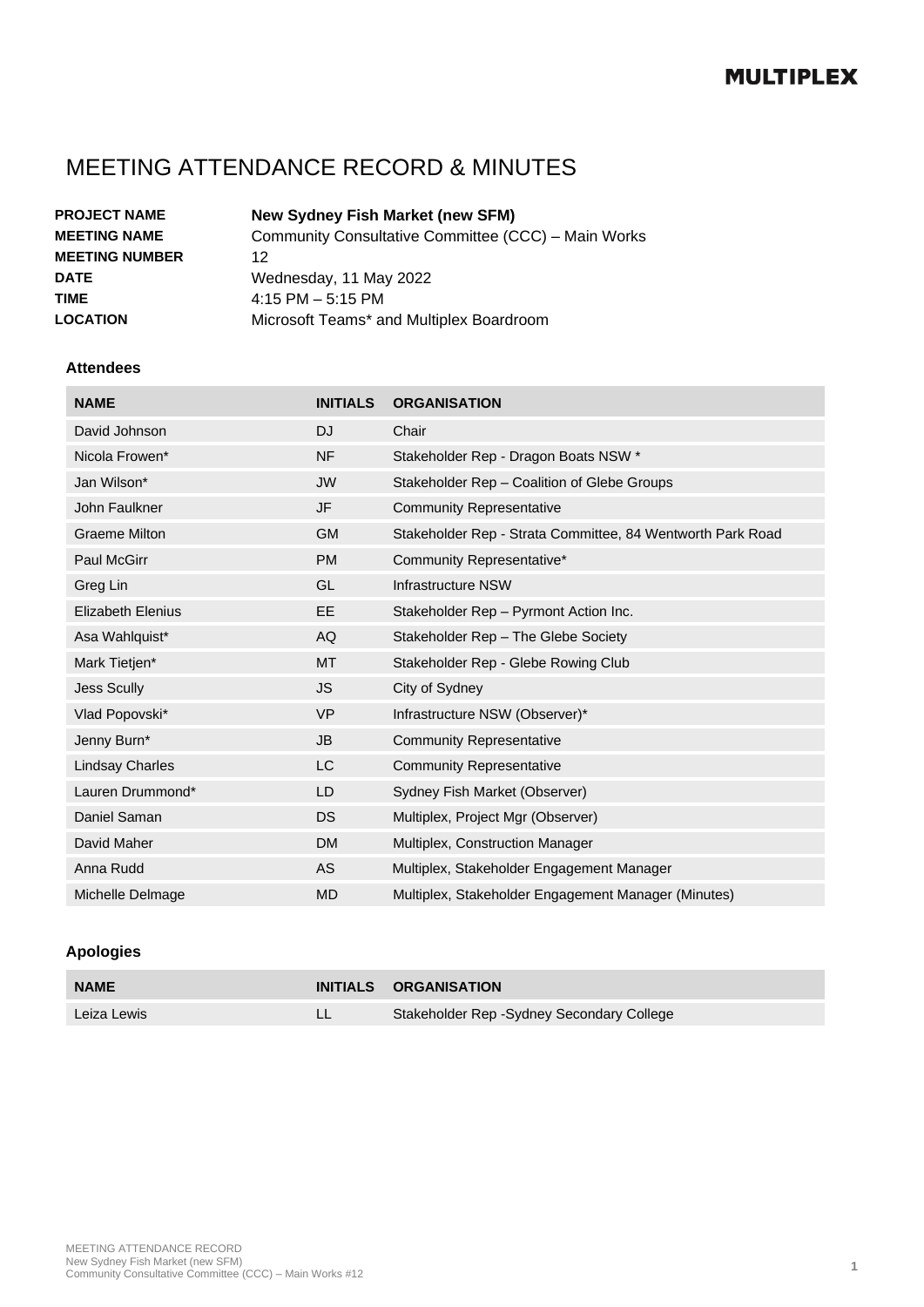#### **Welcome and introductions**

• DJ welcomed everyone to the CCC following the site tour held earlier and made an acknowledgement of Country and paid respects to elders past and present.

#### **Apologies**

• Some members were unable to attend the site tour, however LL was the only apology for the CCC meeting.

#### **Declaration of Pecuniary and other interests**

• DJ asked the committee to declare any pecuniary or other financial interests prior to the commencement of the meeting; none were declared.

#### **Correspondence**

• DJ updated CCC members about a separate session, outside of the new SFM CCC remit, organised with the Department of Planning, Industry and Environment (DPIE) to discuss truck movements and transport during the operational phase of the new Sydney Fish Market. Members were advised this would take place at 4.30pm on 31 May via Teams with further information to follow. *(Since changed to 2 June 2022)*

#### **Business arising from previous minutes**

Nil reported.

#### **Early Works Update**

• No further update to early works were noted.

#### **Main Works Update**

- DS commenced the main works update by thanking members for taking the time to participate in the site tour. DS noted that it was beneficial from a construction point of view to be able to show different activities happening on site in real time and that further site visits would be organised in the future to observe further progress.
- DS stated that main building marine piles continued to progress well, with these piles still on track to be completed in August. Cofferdam sheet piling was also well under way and the silent piling methodology was able to be witnessed in action during the site tour.
- Anchoring works to the shoring wall have been completed along the full length of the site and accommodation and amenities work has also commenced.
- DM presented an update on the Jump Start program, including a University and Careers Day that was held in April at Multiplex head office. A strong contingent of students from Sydney Secondary College continue to be involved in the Jump Start program.
- DS gave an update on the five Seabins installed in and around the site of the new Sydney Fish Market. Since the first Seabin was installed in December 21, over 350 kilograms of waste has been collected. NF from Pacific Dragons noted that while several of the Seabin units appeared to overflow on the ANZAC long weekend, the area was generally observed to be cleaner since the installation of the Seabins.
- DS then provided the 4 week look-ahead with a specific focus on the 11KV feeder works. Works were now scheduled to commence from the  $20<sup>th</sup>$  of June, with the community webinar to be held on the 15<sup>th</sup> of June. The CCC will be presented with content and presentation from the webinar in advance for the CCC meeting scheduled for 8<sup>th</sup> of June.
- GM asked about the restoration of the footpath on Bellevue Street, which DS advised would occur shortly after the temporary kiosk energisation on the 22<sup>nd</sup> of June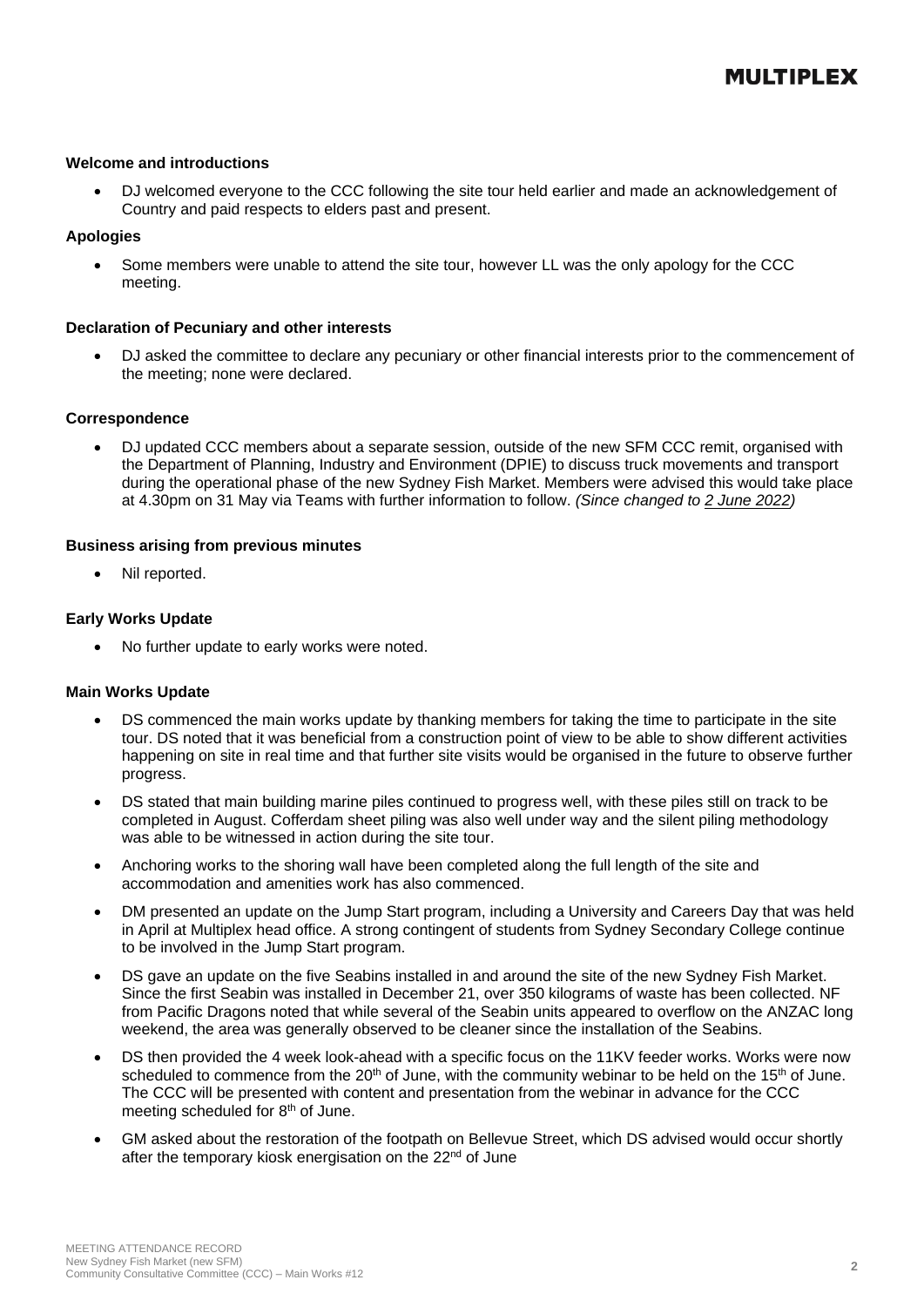#### **General Business**

- JF asked for timelines on the completion of specific works on site, notably the box cofferdam which was anticipated to be completed in late May, and the wider cofferdam and main building piles which is anticipated to complete in August.
- JF also asked about the duration of the silt curtain being installed. DM replied that there will be works continuing on site for the foreseeable future that would require the silt curtain to be in place. The silt curtain also provides a border line for other vessels to observe so they do not enter the construction site.
- A question was asked about the delivery of concrete to site. DM responded that this was still to be confirmed within the sub-contractor's Traffic Management Plans.

#### **Other Agenda Items**

- GM had several enquiries to seek responses from Multiplex. Notably:
	- $\circ$  When the previous month's noise and vibration reports would be uploaded to the website? MD responded these are usually available on the website 2 weeks after the end of the previous month.
	- o If previous noise reports had been rectified ? AR responded that this month's report includes an addendum that notes this report's hours supersedes previous reports.
	- $\circ$  When the latest complaints register (until end of April) would be available on the website? AR responded this would be uploaded within the next few days.
	- o An Out of Hours Delivery notification for an Oversized, Overmass Traffic Movement (OOTM) was distributed stating this would arrive onto site approximately 5am and asked Multiplex to confirm what time this arrived. DS acknowledged there was a miscommunication regarding this delivery and that the delivery arrived some two hours earlier than indicated, at the wrong gate (Gate 2 instead of Gate 4), and the vehicle was unloaded. GM asked if reversing beepers were used – DS confirmed they were. DS committed to ensuring the same errors do not occur again. GM asked what access roads were used for the OOTM ? – DS to confirm what access roads were used (Action 27).
	- o Truck reversing onto site on a previous occasion ? Due to the complexities on site regarding contaminated materials, an exemption to enable this particular truck to reverse onto site was granted.
	- $\circ$  If there any updates to Mod 7? The answer was that this is still being considered by DPIE.

#### **Meeting closed at 5.15pm**

**Next meeting: Wednesday 8 June 2022.** The Chair (DJ) noted that he will be joining via the TEAMS link and not in-person.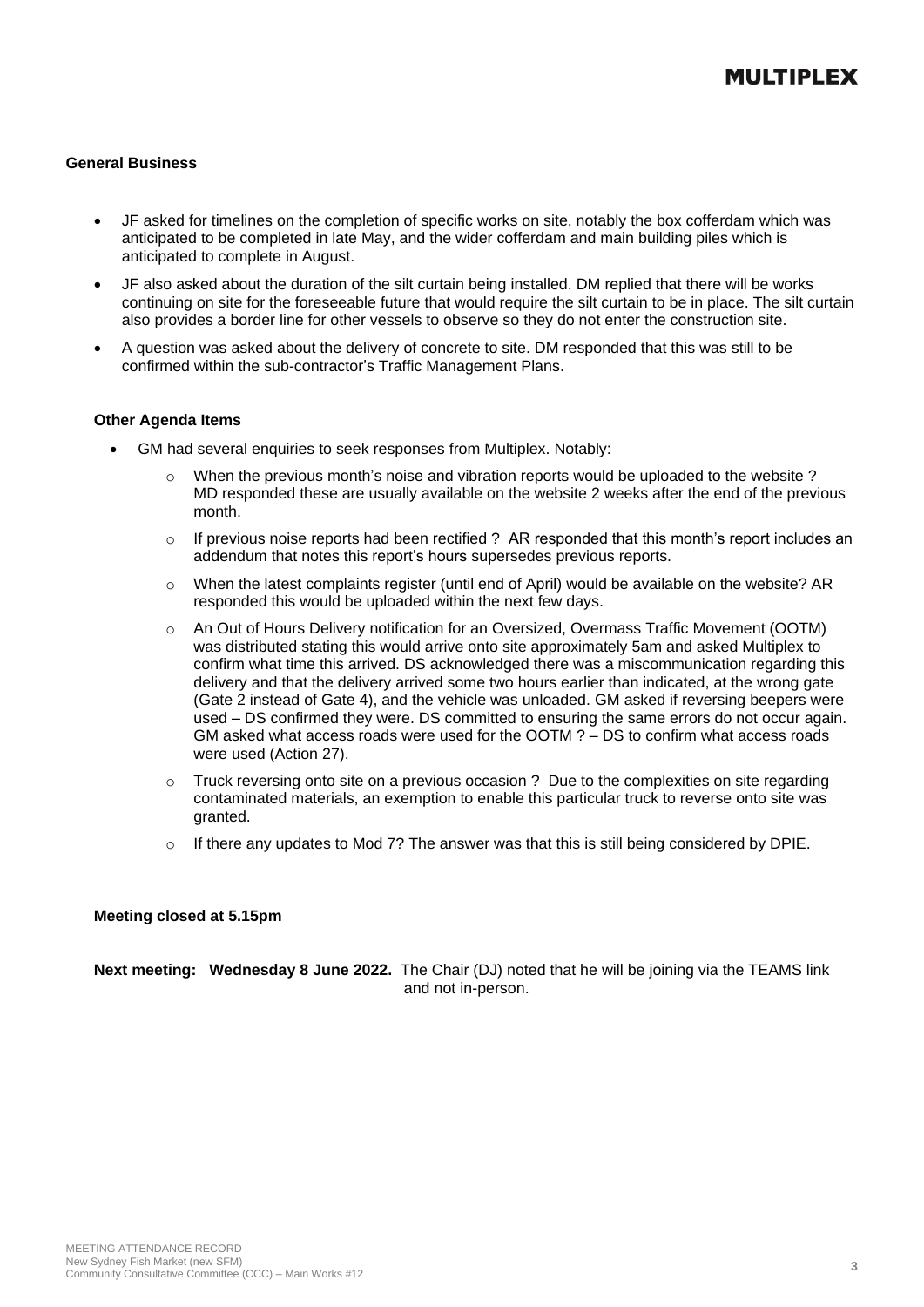### **Actions Register**

| No              | <b>Action Item</b>                                                                                                                                               | Owner     | <b>Status</b> |
|-----------------|------------------------------------------------------------------------------------------------------------------------------------------------------------------|-----------|---------------|
| 1               | MD to send through link of minutes and<br>presentations on project website via email to CCC<br>members                                                           | <b>MD</b> | Closed        |
| $\mathbf{2}$    | MD to follow up with Seabin to further explore<br>some of the environmental aspects on behalf of<br>CCC                                                          | MD        | Closed        |
| 3               | MD to follow up with Seabin to discuss potential<br>opportunities with SSC students                                                                              | MD        | Closed        |
| 4               | MD to discuss with the site team the opportunity<br>and timing for a guided silt curtain tour and<br>explanation for interested CCC members                      | <b>MD</b> | Closed        |
| $5\phantom{.0}$ | MD and Senversa to provide follow-up information<br>relating to water quality testing, locations and<br>possible collaboration opportunities for SSC<br>students | <b>MD</b> | Closed        |
| 6               | MD to connect Dave Higgon and LC to further<br>discuss indigenous pathway opportunities and our<br>APIC plan for the new SFM project                             | <b>MD</b> | Closed        |
| $\overline{7}$  | MD will make a library of photos available for<br>committee members to utilise                                                                                   | <b>MD</b> | Closed        |
| 8               | Multiplex to follow-up on PM's question regarding<br>test pile location                                                                                          | MD/DM     | Closed        |
| 9               | DM / GL to provide an update on timeline for the<br>installation of Traffic Lights on Bridge Road at<br>future meeting                                           | DM/GL     | Closed        |
| 10              | Present RMS Plans to CCC for future meeting                                                                                                                      | DM/GL     | Closed        |
| 11              | DM to respond to GM enquiries re: working hours<br>for Bridge Road Investigation and Tree Removal<br>Works.                                                      | <b>DM</b> | Closed        |
| 12 <sub>2</sub> | MD/MPX to inform CCC of plans for information<br>boards around the new SFM site                                                                                  | <b>MD</b> | Closed        |
| 13              | MPX to provide ongoing update on planning for<br>Bridge Road Cycling Pathway                                                                                     | DM/MD     | Open/ongoing  |